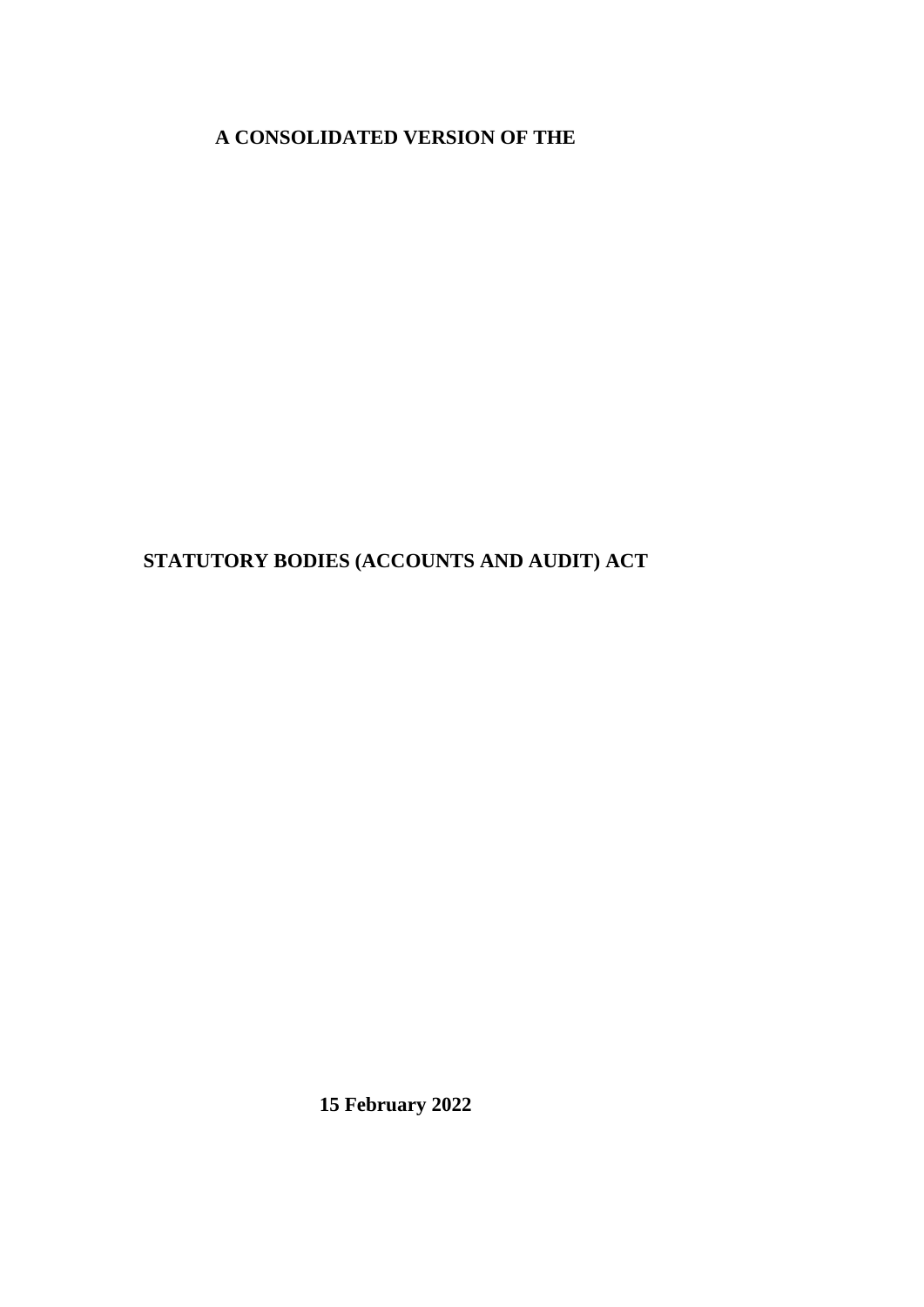# **STATUTORY BODIES (ACCOUNTS AND AUDIT) ACT**

Act 2 of 1972 – 1 July 1972

**Amended 38/11; GN 210/11 (cio 17/12/11); 40/11 (P12/12 – cio 19/3/12); 2/10 (P31/12 – cio 12/7/12); 4/12 (P40/12 – cio 6/9/12); GN 160/12 (cio 1/8/10); GN 198/12 – (cio 19/3/12); 27/12 (cio 22/12/12); 19/13 (P46/13 –cio 30/10/13); 3/13 (P 52/13 –cio 26/11/13); 26/13 (cio 1/1/14); 28/13 (P 1/14 – cio 14/1/14); 1/15 (cio 1/1/15, 1/1/16, 1/7/17); 11/15 (cio 26/12/15); 18/16 (cio 7/9/16); 10/17 (cio 1/7/17, 24/7/17); 5/16 (P53/17 – cio 15/1/18); P11/18 (cio 8/3/18); 14/16 – P13/18 (cio 9/4/18); 16/17 (P 2/18 – cio 18/1/18); 11/18 (cio 1/7/18); 23/17 – P32/18 (cio 15/11/18, partly NIF); 18/18 – P35/18 (cio 19/12/18); 5/19 – P33/19 (cio 1/9/19); 13/19 (cio 25/7/19); 23/17 – P1/2020 (cio 16/1/2020); 1/2020 (cio 23/3/2020); 7/2020 (cio 7/8/2020, 30/6/2021); 10/2020 – P 10/2020 (cio 1/11/2020); 6/2021 -P3/2021 (NIF); 10/2021 – P7/2021 (cio 2/8/2021); 15/2021(cio 30/6/2021);**

#### ARRANGEMENT OF SECTIONS

| 1.                         | Short title                                                  |  |
|----------------------------|--------------------------------------------------------------|--|
| 2.                         | Interpretation                                               |  |
| 3.                         | <b>Powers of Minister</b>                                    |  |
| 3A.                        | Interest in agency or body of persons restricted             |  |
| 4.                         | Performance Agreement                                        |  |
| 4A.                        | Report on performance                                        |  |
| 4B.                        | Annual estimates                                             |  |
| 4C.                        | Application of surplus amount or accumulated revenue reserve |  |
| 4D.                        | Gender representation on Board                               |  |
| 5.                         | Auditor                                                      |  |
| 6.                         | Powers of auditor                                            |  |
| 6A.                        | Annual report                                                |  |
| 7.                         | Submission of annual report                                  |  |
| 7A.                        | Disciplinary action for non-compliance                       |  |
| 7B.                        |                                                              |  |
| 8.                         | Auditor's report                                             |  |
| 9.                         | Board's report                                               |  |
| 9A.                        | Provisions of Act to prevail                                 |  |
| 10.                        | Regulations                                                  |  |
| 11.                        | <b>Transitional provisions</b>                               |  |
| <b>First Schedule</b>      |                                                              |  |
| Second Schedule (repealed) |                                                              |  |
|                            |                                                              |  |

## **STATUTORY BODIES (ACCOUNTS AND AUDIT) ACT**

# **1. Short title**

This Act may be cited as the Statutory Bodies (Accounts and Audit) Act.

#### **2. Interpretation**

In this Act—

"audit" has the same meaning as in the Financial Reporting Act;

"auditor" means a person appointed as such under section 5;

"Board" means the managing committee of a statutory body;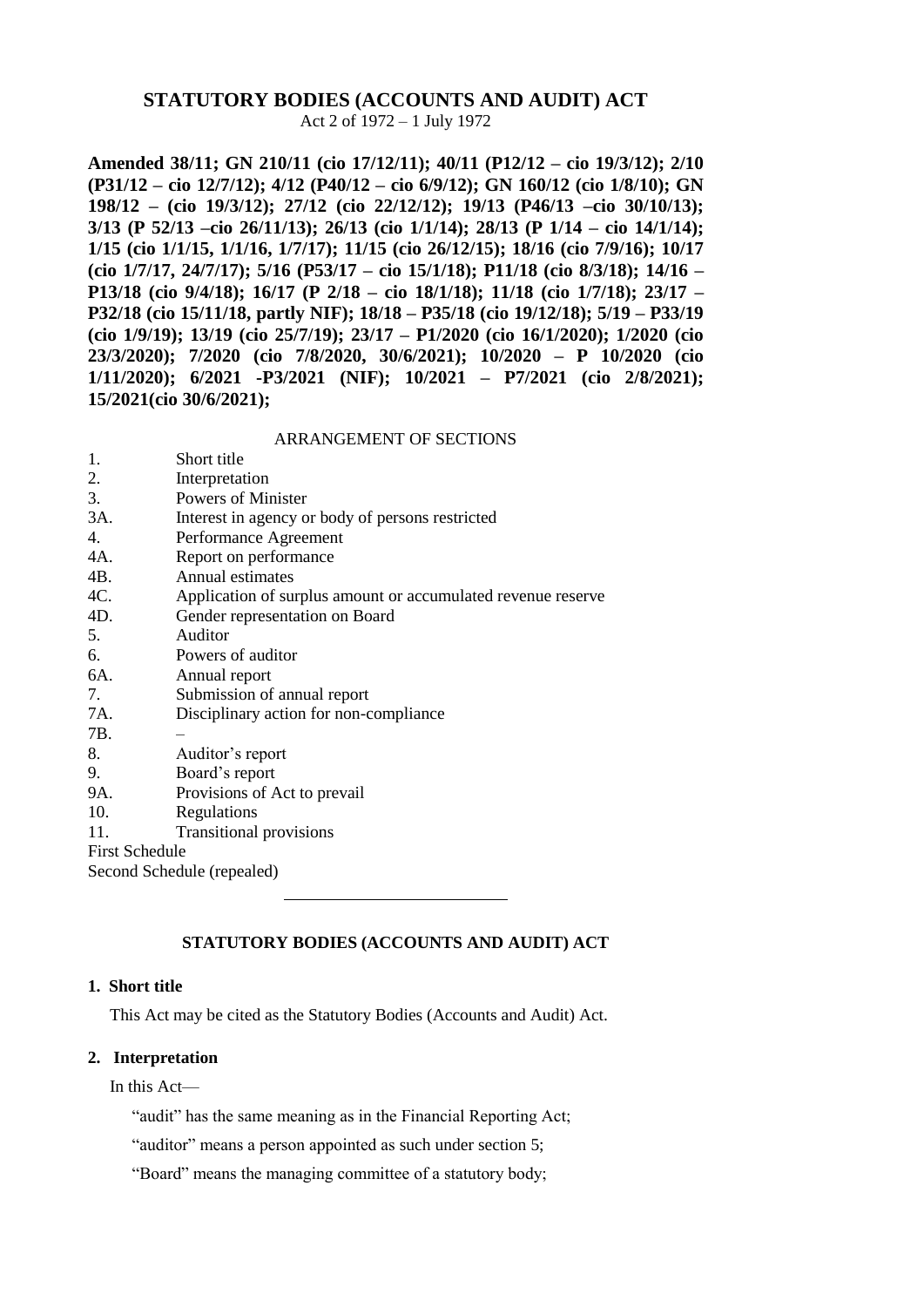"capital project" means an intervention relating to acquisition or preservation, or to both acquisition and preservation, of non-financial assets for meeting defined objectives and consisting of a set of interrelated activities to be carried out within a specified budget and a time-schedule;

[Inserted 1/15 (cio 1/1/16)]

"financial statements", in relation to a financial year –

- $(a)$  means
	- (i) a statement of financial position;
	- (ii) a statement of financial performance;

(iii) a statement of changes in net assets or equity;

- (iv) a statement of cash flow; and
- (v) a statement of comparison of annual estimates and actual amounts; and

[RR 7/2020 (cio 7/8/2020).]

(b) includes notes, comprising a summary of significant accounting policies and other explanatory notes;

[Repealed and replaced 26/13 (cio 1/1/14).]

"financial year" has the same meaning as in section 2A of the Finance and Audit Act;

"IFAC" has the same meaning as in the Financial Reporting Act;

"Minister" means the Minister to whom responsibility for the statutory body concerned is assigned;

"qualified auditor" means—

- (a) an auditor licensed under the Financial Reporting Act; and—
- (b) the Director of Audit;

"statutory body" means a body specified in the First Schedule;

[S. 2 amended by s. 83 (1) of Act 45 of 2004 w.e.f. 20 January 2005; s. 22 (a) (i) of Act 1 of 2009 w.e.f. 1 July 2009; s. 22 (a) (ii) of Act 1 of 2009 w.e.f. 1 August 2010 in respect of the financial year 2011 and in respect of every subsequent financial year; s. 19 (a) (i) of Act 20 of 2009 w.e.f. 19 December 2009; s. 19 (a) (ii) of Act 20 of 2009 w.e.f. 1 August 2010 in respect of the financial year 2011 and in respect of every subsequent financial year; s. 17 (a) of Act 10 of 2010 w.e.f. 1 January 2011 s. 26(a) of Act 26 of 2013 w.e.f. 1 January 2014; s.17(4)(a) of Act 1 of 2015 w.e.f. 1 January 2016; s. 63 of Act 7 of 2020 w.e.f. 7 August 2020.]

#### **3. Powers of Minister**

(1) The Minister may give to a Board, directions of a general character as to the performance by the Board of its functions and duties as appear to the Minister to be requisite in the public interest, and the Board shall comply with the directions.

[Amended 1/2020 (cio 23/3/2020).]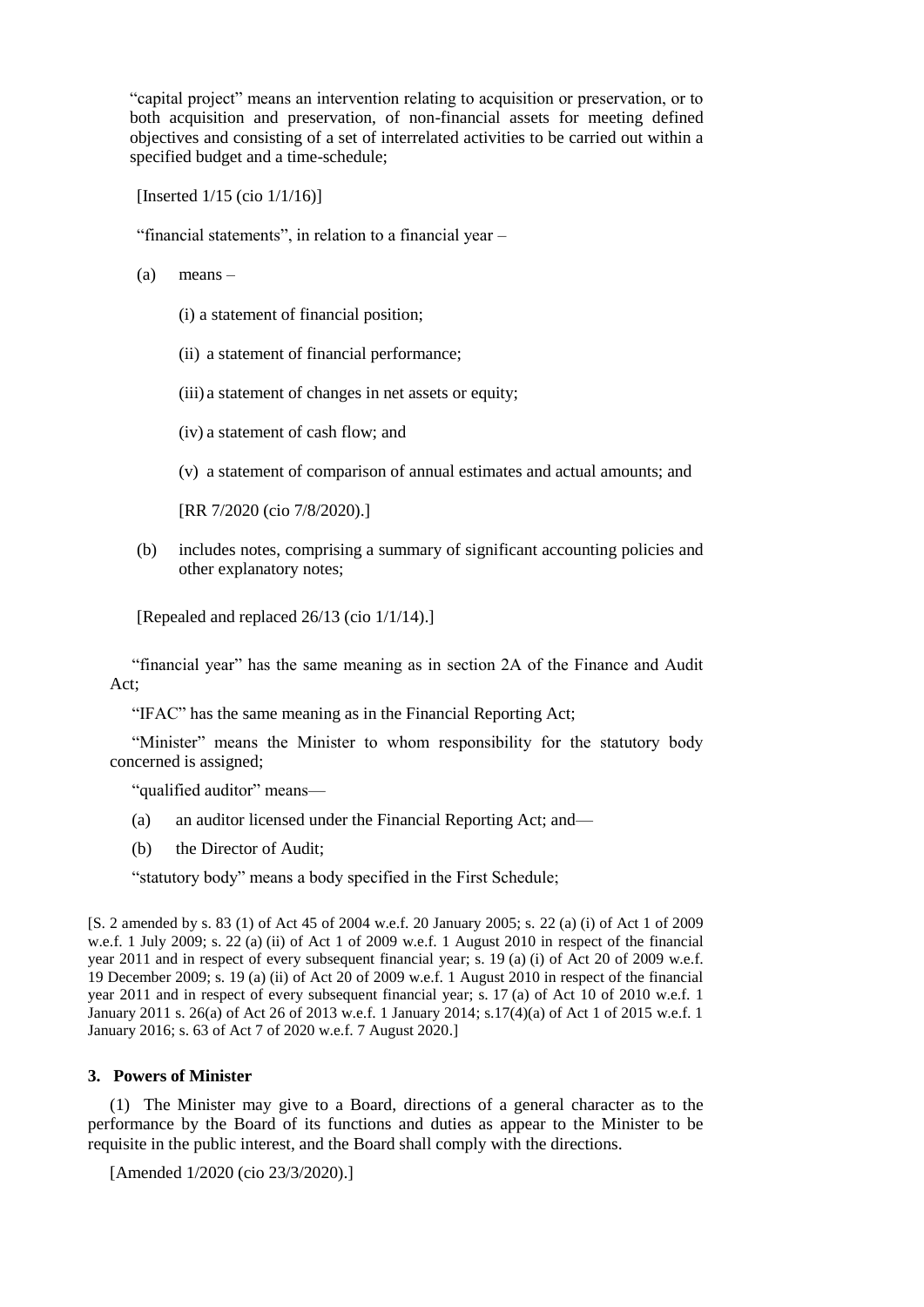- (2) (a) During the COVID-19 period, a meeting of a Board may be held either
	- (i) by a number of the members who constitute a quorum, being assembled together at the place, date and time appointed for the meeting; or
	- (ii) by means of audio, or audio and visual, communication by which all the members participating and constituting a quorum can simultaneously hear each other throughout the meeting.

(b) A resolution in writing, signed or assented to by all members then entitled to receive notice of a meeting, shall be as valid and effective as if it had been passed at a meeting duly convened and held.

(c) A resolution under paragraph (b) may consist of several documents, including facsimile, electronic mail or other similar means of communication, each signed or assented to by one or more members.

[Added 1/2020 (cio 23/3/2020).]

[S. 3 amended by s. 51 of Act 1 of 2020 w.e.f. 23 March 2020.]

#### **3A. Interest in agency or body of persons restricted**

(1) Except where otherwise expressly provided in the enactment establishing or setting up a statutory body, the statutory body shall not—

- (a) establish or create any agency or body of persons, whether corporate or unincorporate;
- (b) acquire or hold any interest in any other agency or body of persons, whether corporate or unincorporate.

(2) Any agency or body of persons referred to in subsection (1) established or created prior to 16 April 2009 shall be dissolved or wound up and the assets and liabilities taken over by the statutory body not later than 1 January 2011, unless the Minister approves otherwise.

(3) A statutory body which holds an interest in any agency or body of persons referred to in subsection (1) shall, not later than 1 January 2011, dispose of such interest, unless the Minister approves that it may continue to do so.

[S. 3A inserted by s. 22 (b) of Act 1 of 2009 w.e.f. 16 April 2009.]

#### **4. Accounting records**

Every statutory body shall cause to be kept proper accounting records for the purpose of recording all the transactions relating to its undertakings, funds, activities and property.

[S. 4 repealed and replaced by s. 22  $\epsilon$  of Act 1 of 2009 w.e.f. 16 April 2009.]

## **4A. Performance Agreement**

[Amended 13/19 (cio 25/7/19).]

 $(1)$  –

[R 13/19 (cio 25/7/19).]

(2) Every statutory body shall, not later than 15 June in every year, in respect of the next financial year, mutually agree with the Ministry on, and have in place, a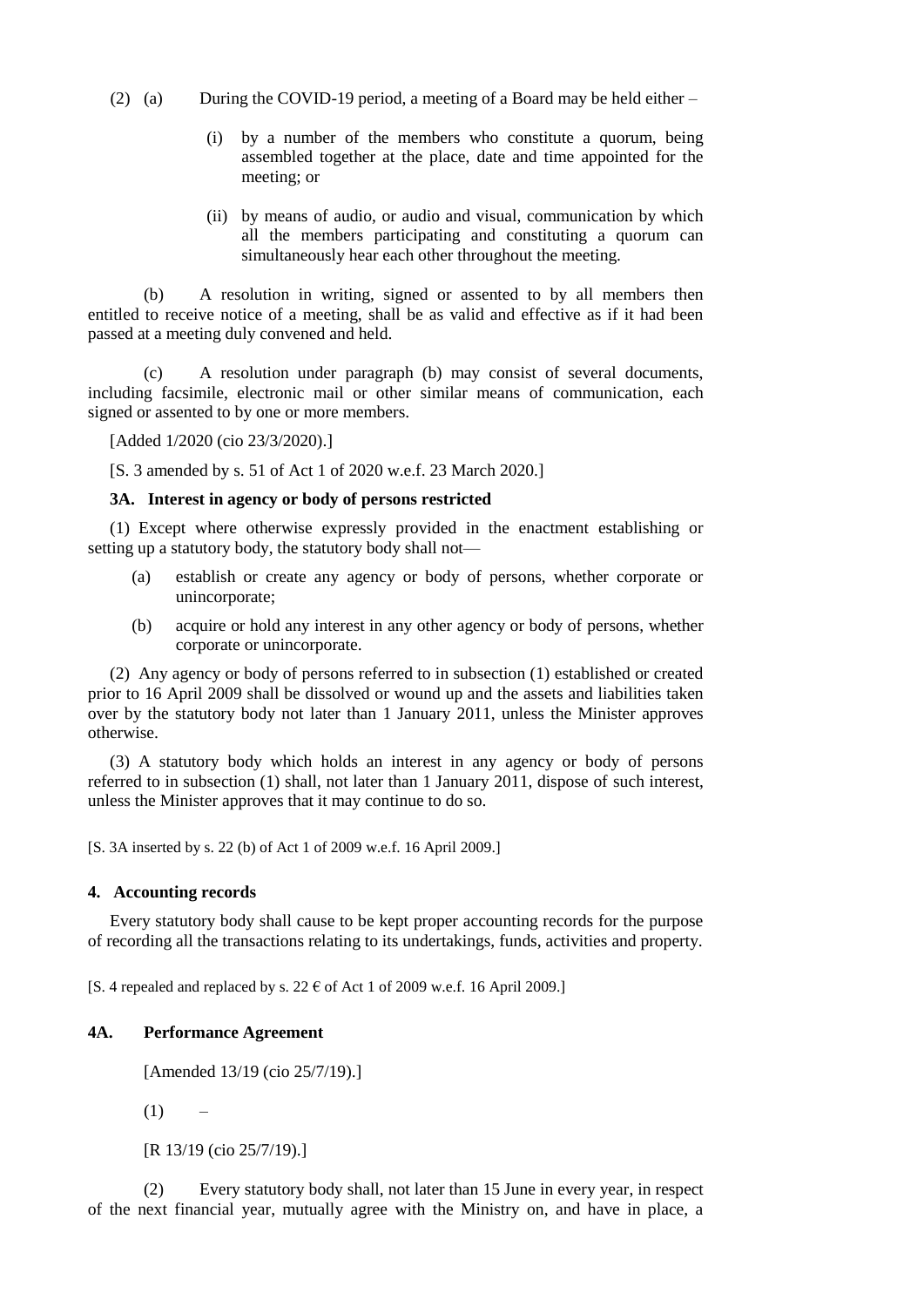performance agreement which shall include key performance indicators on the targeted output of the statutory body.

[Added 10/17 (cio 1/7/17); amended 13/19 (cio 25/7/19).]

[S. 4A inserted by s. 22 (d) of Act 1 of 2009 w.e.f. 1 August 2010 in respect of the financial year 2011 and in respect of every subsequent financial year; amended by s. 19 (b) of Act 20 of 2009 w.e.f. 19 December 2009; s. 26(c) of Act 26 of 2013 w.e.f. 1 January 2014; s 4A inserted by s. 26(b) of Act 26 of 2013 w.e.f. 1 January 2014 repealed and replaced by Act 1 of 2015 w.e.f. 1 July 2017; amended by s. 52 of Act 10 of 2017 w.e.f. 1 July 2017; s. 49 of Act 13 of 2019 w.e.f. 25 July 2019.]

#### **4B. Annual estimates**

(1) Every statutory body shall, not later than 28 February in every year, submit to the Minister, in respect of the following financial year, estimates of income and expenditure, both recurrent and capital, prepared on a 3-financial year rolling basis, the estimates for the first year of every such period of 3 financial years requiring approval by the Minister.

(2) Every statutory body shall, in the preparation of the estimates referred to in subsection (1), ensure that it does not enter into financial obligations in excess of its present and future financial capacity.

[Added 10/17 (cio 24/7/17)]

[S. 4B repealed and replaced by section w.e.f. 1 January 2016; amended by s. 52 of Act 10 of 2017 w.e.f. 24 July 2017.]

#### **4C. Application of surplus amount or accumulated revenue reserve**

Notwithstanding any other enactment establishing a statutory body, where the financial statements of the statutory body show an operating surplus or accumulated revenue reserve, the Board shall, at the request of the Minister to whom responsibility for the subject of finance is assigned, remit the surplus or accumulated revenue reserve into the Consolidated Fund or invest in Treasury Certificates or other Government securities.

[RR 13/19 (cio 25/7/19).]

[S 4C Inserted by s 51 of Act 18/16 w.e.f 7 September 2016; s. 49 of Act 13 of 2019 w.e.f. 25 July 2019]

#### **4D. Gender representation on Board**

Notwithstanding any other enactment establishing a statutory body, there shall be, on every Board, at least one woman as member of the Board.

[Inserted 13/19 (cio 25/7/19).]

[S. 4D inserted by s. 49 of Act 13 of 2019 w.e.f. 25 July 2019.]

## **5. Auditor**

(1) (a) Subject to paragraph (b), every Board shall, for every financial year, with the approval of the Minister, appoint an auditor to audit the financial statements of the statutory body.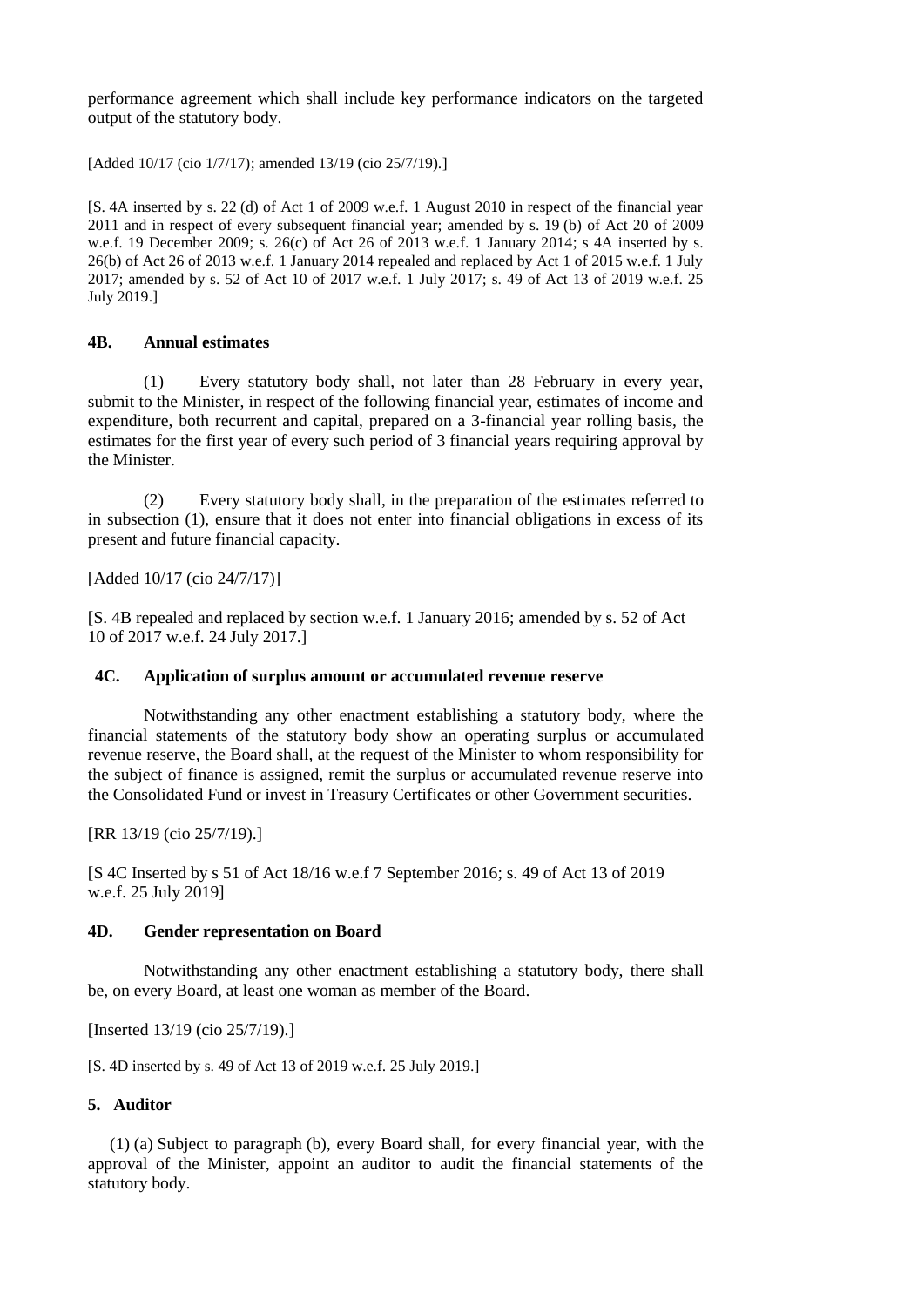(b) Paragraph (a) shall not apply where the enactment establishing the statutory body provides that the Director of Audit shall audit its financial statements.

(2) All expenses in connection with or incidental to an audit under this section shall be borne and paid by the statutory body.

(3) No person shall be appointed as an auditor unless he is a qualified auditor.

[S. 5 amended by s. 17 (b) of Act 10 of 2010 w.e.f. 1 January 2011]

#### **6. Powers of auditor**

(1) Every auditor shall have access at all reasonable times to all the books and accounts of the statutory body, all vouchers in support of them, and all relevant books, papers, and writings in the possession or control of the Board relating to them.

(2) The auditor so appointed may require, from all the members of the Board and all officers, agents and employees of the statutory body, such information and explanations as may be necessary for the purpose of the examination or audit.

## **6A. Annual report**

(1) Every statutory body shall cause to be prepared an annual report.

- (2) The annual report under subsection (1) shall consist of  $-$ 
	- (a) the financial statements in respect of the financial year to which the report relates; and
	- (b) a report on the performance of the statutory body in respect of the previous financial year;

[Repealed and replaced 1/15 (cio 1/1/15); RR 13/19 (cio 25/7/19).]

(c) a corporate governance report in accordance with the National Code of Corporate Governance; and

[Repealed and replaced 26/13 (cio 1/1/14); amended 13/19 (cio 25/7/19).]

(d) the strategic direction of the statutory body in respect of the following 3 financial years.

[Added 13/19 (cio 25/7/19).]

- (2A) The financial statements referred to in subsection (2)(a) shall be signed by
	- (a) the Chairperson or, in his absence, another member appointed by the Board; and
	- (b) another member of the Board.

[Inserted 26/13 (cio 1/1/14).]

(3) (a) Subject to paragraph (b), every statutory body specified in the First Schedule shall prepare financial statements in compliance with the International Public Sector Accounting Standards (IPSAS) issued by IFAC.

(b) Paragraph (a) shall not apply to the Financial Services Commission established under the Financial Services Act.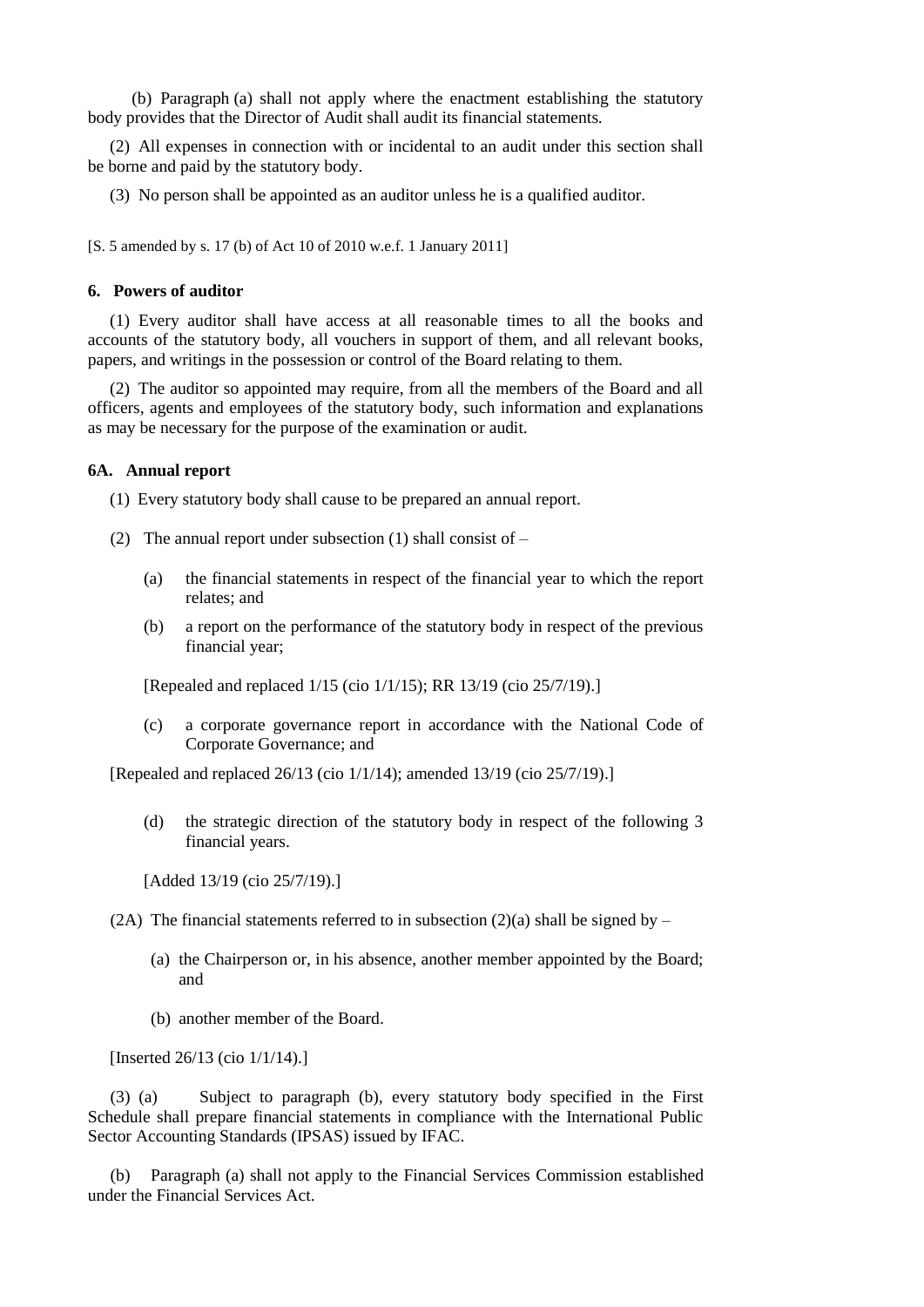#### **(RR 7 of 2020 w.e.f. 30/6/2021.)**

(4) The Board of every statutory body shall be responsible for the proper and timely performance of the requirements of this section.

 $(5)$  —

[S. 6A inserted by s. 22  $\epsilon$  of Act 1 of 2009 w.e.f. 1 August 2010 in respect of the financial year 2011 and in respect of every subsequent financial year; amended by s. 41 (a) of Act 14 of 2009 w.e.f. 1 August 2010; s. 19 (c) of Act 20 of 2009 w.e.f. 1 August 2010 in respect of financial year 2011 and in respect of every subsequent financial year; s. 17 (c) of Act 10 of 2010 w.e.f. 1 January 2011; s. 26(d) of Act 26 of 2013 w.e.f. 1 January 2014; s.17(4)(c) of Act 1 of 2015 w.e.f. 1 January 2015; s. 49 of Act 13 of 2019 w.e.f. 25 July 2019. s. 63(b) of Act 7 of 2020 w.e.f. 30 June 2021.]

#### **7. Submission of annual report**

(1) The chief executive officer of every statutory body shall, not later than 3 months after the end of every financial year, submit to the Board for approval the annual report referred to in section 6A in respect of that year.

[Amended 38/11 (cio 1/1/12).]

(2) After approval by the Board, the chief executive officer shall, not later than 4 months after the end of every financial year, submit the annual report to the auditor.

[Amended 38/11 (cio 15/12/11); 10/17 in respect of the 18-month period commencing on 1 January 2016 and ending on 30 June 2017 and in respect of every subsequent financial year.]

(3) The auditor shall, within 10 months of the end of every financial year, after receipt of the annual report pursuant to subsection (2), submit the annual report and his audit report to the Board.

[RR 15/21 (cio 30/6/21).]

[S. 7 repealed and replaced by s. 22 (f) of Act 1 of 2009 w.e.f. 1 August 2010 in respect of the financial year 2011 and in respect of every subsequent financial year; amended by s. 17 (d) of Act 10 of 2010 w.e.f. 1 January 2011; s. 28 of Act 38 of 2011 w.e.f. 1 January 2012; 10/17 in respect of the 18-month period commencing on 1 January 2016 and ending on 30 June 2017 and in respect of every subsequent financial year.; repealed and replaced by s.86 of Act 15 of 2021 w.e.f 30 June 2021]

#### **7A. Disciplinary action for non-compliance**

(1) Where, in the opinion of the Board, the chief executive officer or any other officer of a statutory body—

[Amended 10/17 (cio 24/7/17)]

(a) has not properly performed his duties with the result that the requirements of sections  $4A$ ,  $4B$ ,  $6A$  and  $7(1)$  and (2) cannot be complied with within the prescribed time; or

[Amended 26/13 (cio 1/1/14).]

(b) does not comply with this Act or the enactment establishing the statutory body,

the Board may, after giving an opportunity for the officer to be heard, take appropriate disciplinary action against the officer.

(2) The supervising officer of the Ministry shall monitor any disciplinary action taken under subsection (1).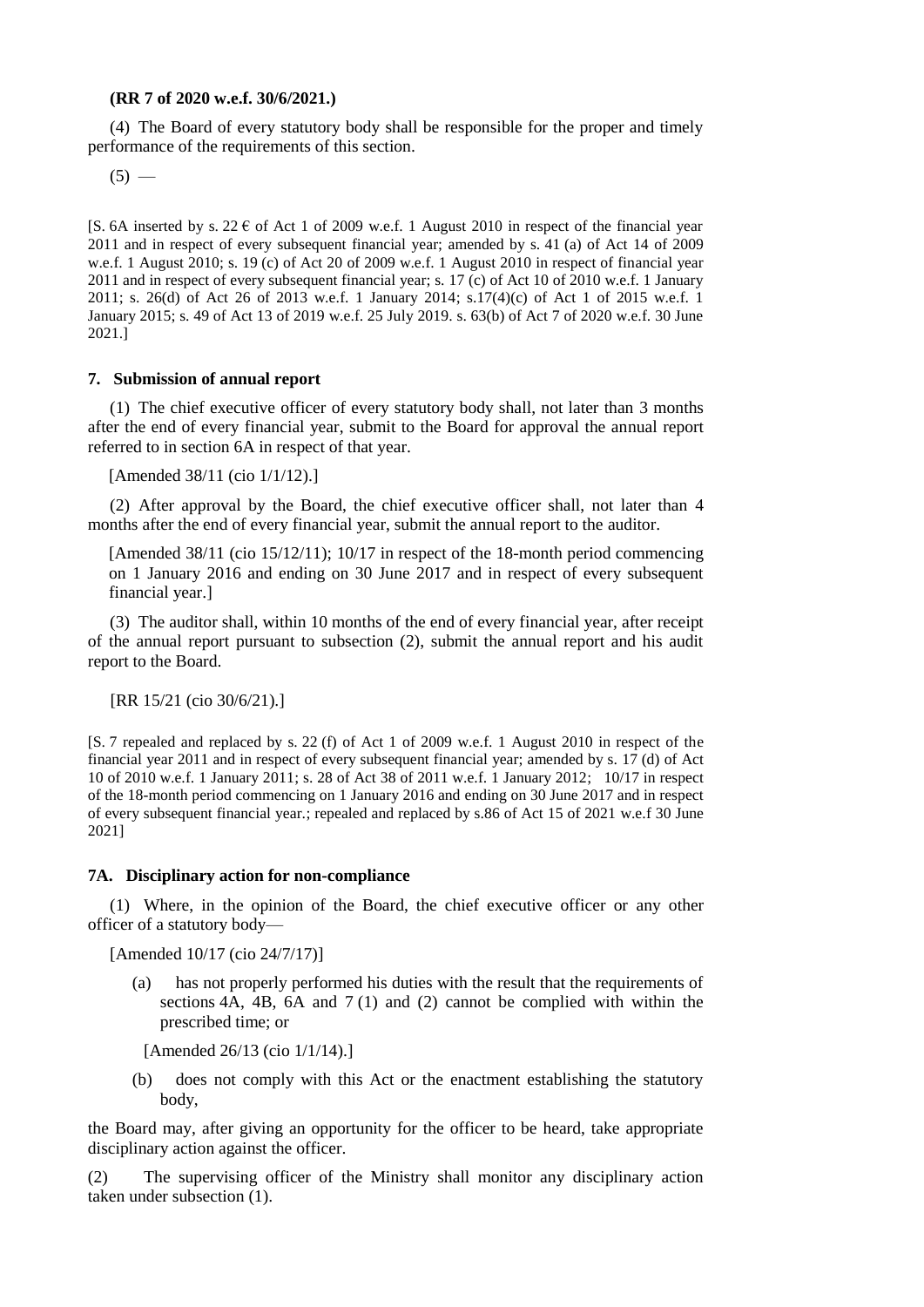[Added 10/17 (cio 24/7/17)]

[S. 7A inserted by s. 22 (g) of Act 1 of 2009 w.e.f. 1 January 2011; amended by s. 17  $\epsilon$  of Act 10 of 2010 w.e.f. 1 January 2011; s. 26€ of Act 26 of 2013 w.e.f. 1 January 2014; s. 52 of Act 10 of 2017 w.e.f. 24 July 2017.]

## **7B. –**

[S 7B inserted by s. 52(c) of Act 10 of 2017 w.e.f. 24 July 2017; repealed by s. 66 of Act 11 of 2018 w.e.f. 1 July 2018.]

## **8. Auditor's report**

Every auditor shall report to the Board whether—

- (a) he has obtained all the information and explanations which to the best of his knowledge and belief were necessary for the purpose of the audit;
- $(b)$
- $(c)$
- (d) in his opinion, to the best of his information and according to the explanations given to him, the financial statements give a true and fair view of the financial performance of the statutory body for the financial year and of its financial position at the end of the financial year;
- (e) this Act and any directions of the Minister, insofar as they relate to the accounts, have been complied with;
- (f) in his opinion, and, as far as could be ascertained from his examination of the financial statements submitted to him, any expenditure incurred is of an extravagant or wasteful nature, judged by normal commercial practice and prudence;
- (g) in his opinion, the statutory body has been applying its resources and carrying out its operations fairly and economically.

[S. 8 amended by s. 22 (h) of Act 1 of 2009 w.e.f. 1 January 2011; s. 19 (d) of Act 20 of 2009 w.e.f. 19 December 2009; s. 17 (f) of Act 10 of 2010 w.e.f. 1 January 2011.]

## **9. Board's report**

(1) On receipt of the annual report including the audited financial statements and the audit report under section 7(3), the Board shall, not later than one month from the date of receipt, furnish to the Minister such reports and financial statements.

 $(1A)$  —

(1B) Every statutory body shall also prepare such other accounts as the Minister may require, and shall afford to him facilities for the verification of the information furnished, in such manner and at such times as the Minister may determine.

(2) The Minister shall, at the earliest available opportunity, lay a copy of the annual report and audited accounts of every statutory body before the Assembly.

[S. 9 amended by s. 22 (i) of Act 1 of 2009 w.e.f. 1 January 2011; s. 17 (g) of Act 10 of 2010 w.e.f. 1 January 2011.]

## **9A. This Act to prevail**

In the event of any conflict or inconsistency between this Act and any other enactment establishing or setting up the statutory body, this Act shall prevail.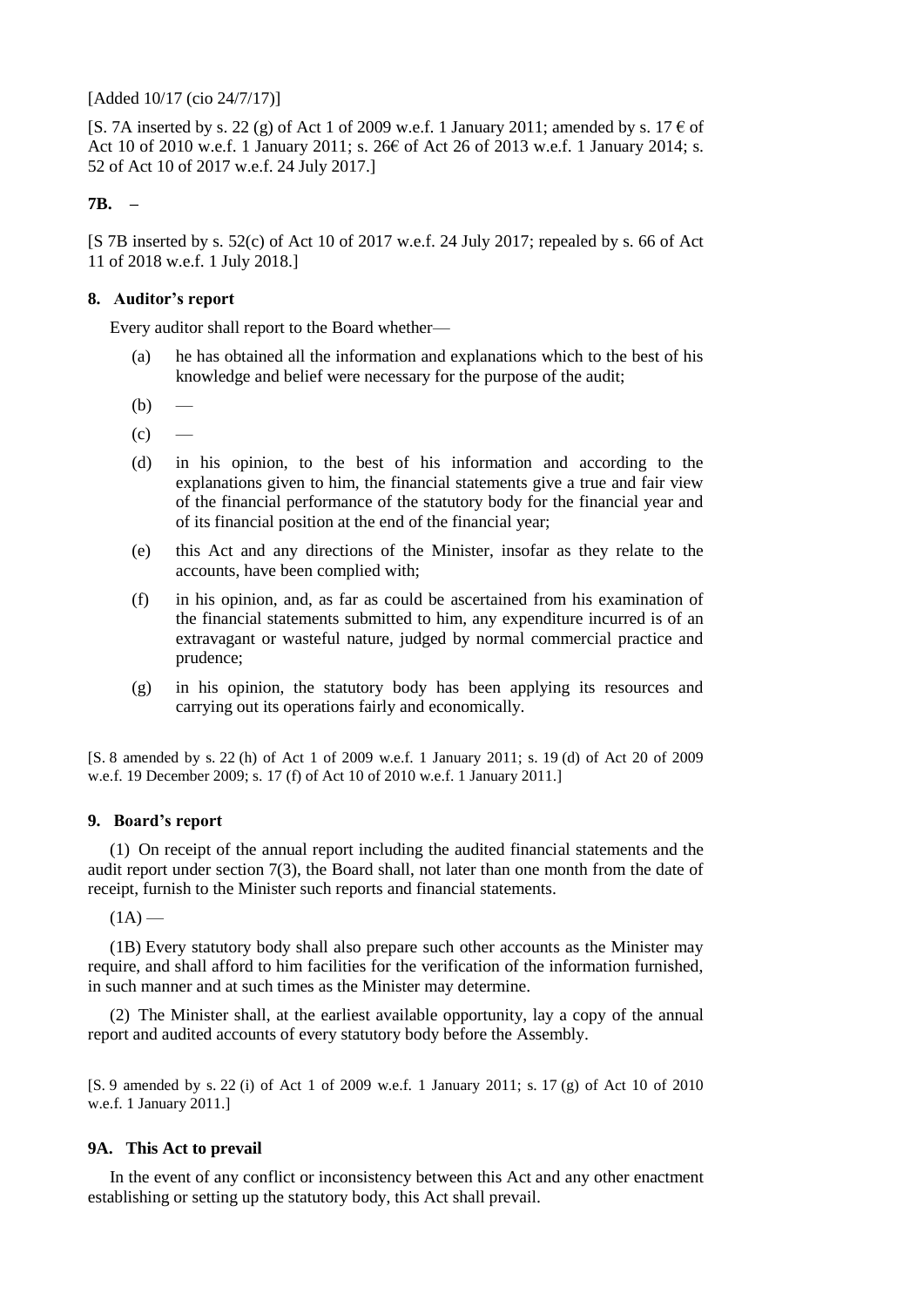[S. 9A inserted by s. 22 (j) of Act 1 of 2009 w.e.f. 1 January 2011.]

## **10. Regulations**

The Minister may—

- (a) make such regulations as he thinks fit for the purposes of this Act; and
- (b) by regulations, amend the Schedules.

[S. 10 repealed and replaced by s. 22 (k) of Act 1 of 2009 w.e.f. 16 April 2009; amended by s. 19  $\epsilon$ of Act 20 of 2009 w.e.f. 19 December 2009.]

## **11. Transitional provisions**

(1) Every statutory body having an accounting period which ends on 30 June shall, not later than 15 May 2009, in respect of the period of 18 months ending 31 December 2010, submit to the Minister, an estimate of income and expenditure of the statutory body for his approval.

(1A) The provisions of this Act, as enacted before being amended by the Additional Stimulus Package (Miscellaneous Provisions) Act 2009 and the Finance (Miscellaneous Provisions) Act 2009, shall apply to the estimate of income and expenditure submitted in accordance with subsection (1), subject to—

- (a) the time limit of 3 months after the end of every financial year referred to in section 7 being construed as not later than 31 March 2011;
- (b) the Board furnishing its report to the Minister under section 9 not later than 30 June 2011.

(2) This Act, as enacted before being amended by the Additional Stimulus Package (Miscellaneous Provisions) Act 2009, and the enactment establishing the statutory body shall apply to the estimate submitted in accordance with subsection (1).

 $(3)$  —

[S. 11 inserted by s. 22 (l) of Act 1 of 2009 w.e.f. 16 April 2009; amended by s. 41 (b) of Act 14 of 2009 w.e.f. 30 July 2009; s. 17 (h) of Act 10 of 2010 w.e.f. 1 January 2011.]

## **12. Transitional provisions**

Every statutory body having an accounting period which ends on 31 December shall, not later than 31 October 2015, in respect of the period of 18 months ending on 30 June 2017, submit to the Minister an estimate of its income and expenditure for his approval.

[S. 12 added by s. 17(4)(d) of Act 1 of 2015 w.e.f. 1 January 2015.]

## **SCHEDULE** [Section 2]

[Amended 15/21 (cio 30/6/21]

# **STATUTORY BODIES**

**Body Acts under which established/Set up**– Aapravasi Ghat Trust Fund Aapravasi Ghat Trust Fund Act Agricultural Marketing Board Mauritius Agricultural Marketing Act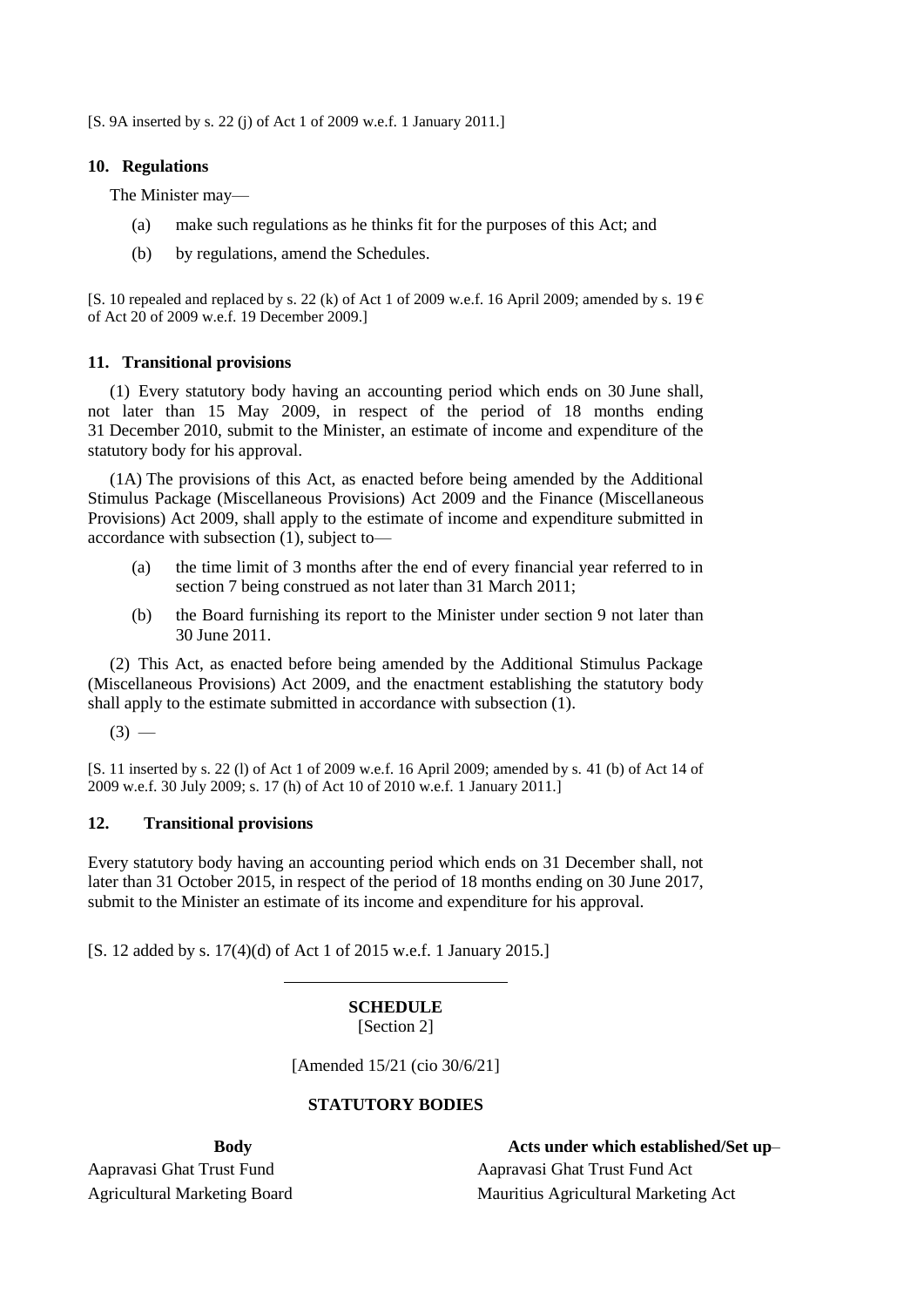Arabic-speaking Union and Arabic-speaking Union Act Beach Authority Beach Authority Act Bhojpuri-speaking Union Bhojpuri-speaking Union Act Bus Industry Employees Welfare Fund Bus Industry Employees Welfare Fund Act Central Electricity Board Central Electricity Board Act Central Water Authority Central Water Authority Act Chagossian Welfare Fund Chagossian Welfare Fund Act Chinese-speaking Union Chinese-speaking Union Act Civil Service Family Protection Scheme Board Civil Service Family Protection Scheme Act Competition Commission Competition Act Conservatoire National de Musique François Mitterrand Trust Fund Construction Industry Development Board Construction Industry Development Board Act Creole-speaking Union Creole-speaking Union Act Early Childhood Care and Education Authority Early Childhood Care and Education Authority Act Economic Development Board [Inserted 11/17 (cio 15/1/18) Employees' Welfare Fund Employees' Welfare Fund Act English-speaking Union English-speaking Union Act Fashion and Design Institute Fashion and Design Institute Act Financial Reporting Council Financial Reporting Council Act Financial Services Commission Financial Services Act [repealed by Act 15/2021(cio 5/8/2021)] Fishermen Welfare Fund Fishermen Welfare Fund Act Food and Agricultural Research and Extension Institute Gambling Regulatory Authority Gambling Regulatory Authority Act Higher Education Commission [Inserted 23/17 (cio 15/11/18).] Hindi-speaking Union Hindi-speaking Union Act Human Resource Development Council Human Resource Development Act Independent Broadcasting Authority Independent Broadcasting Authority Act Information and Communication Technologies Authority Insurance Industry Compensation Fund [Inserted 7/2020 (cio 7/8/2020).] Irrigation Authority Irrigation Authority Act Islamic Cultural Centre Trust Fund Islamic Cultural Centre Trust Fund Act Land Drainage Authority [Inserted 13/19 (cio 25/7/19).] Law Reform Commission Law Reform Commission Act Le Morne Heritage Trust Fund Le Morne Heritage Trust Fund Act Loïs Lagesse Trust Fund Loïs Lagesse Trust Fund Act Mahatma Gandhi Institute Mahatma Gandhi Institute Act Malcolm de Chazal Trust Fund Malcolm de Chazal Trust Fund Act Manufacturing Sector Workers Welfare Fund [Inserted 13/19 (cio 25/7/19).]

Conservatoire National de Musique François Mitterrand Trust Fund Act Economic Development Board Act 2017

Food and Agricultural Research and Extension Institute Act Higher Education Act 2017

Information and Communication Technologies Act

#### Insurance Act

Land Drainage Authority Act 2017

Manufacturing Sector Workers Welfare Fund Act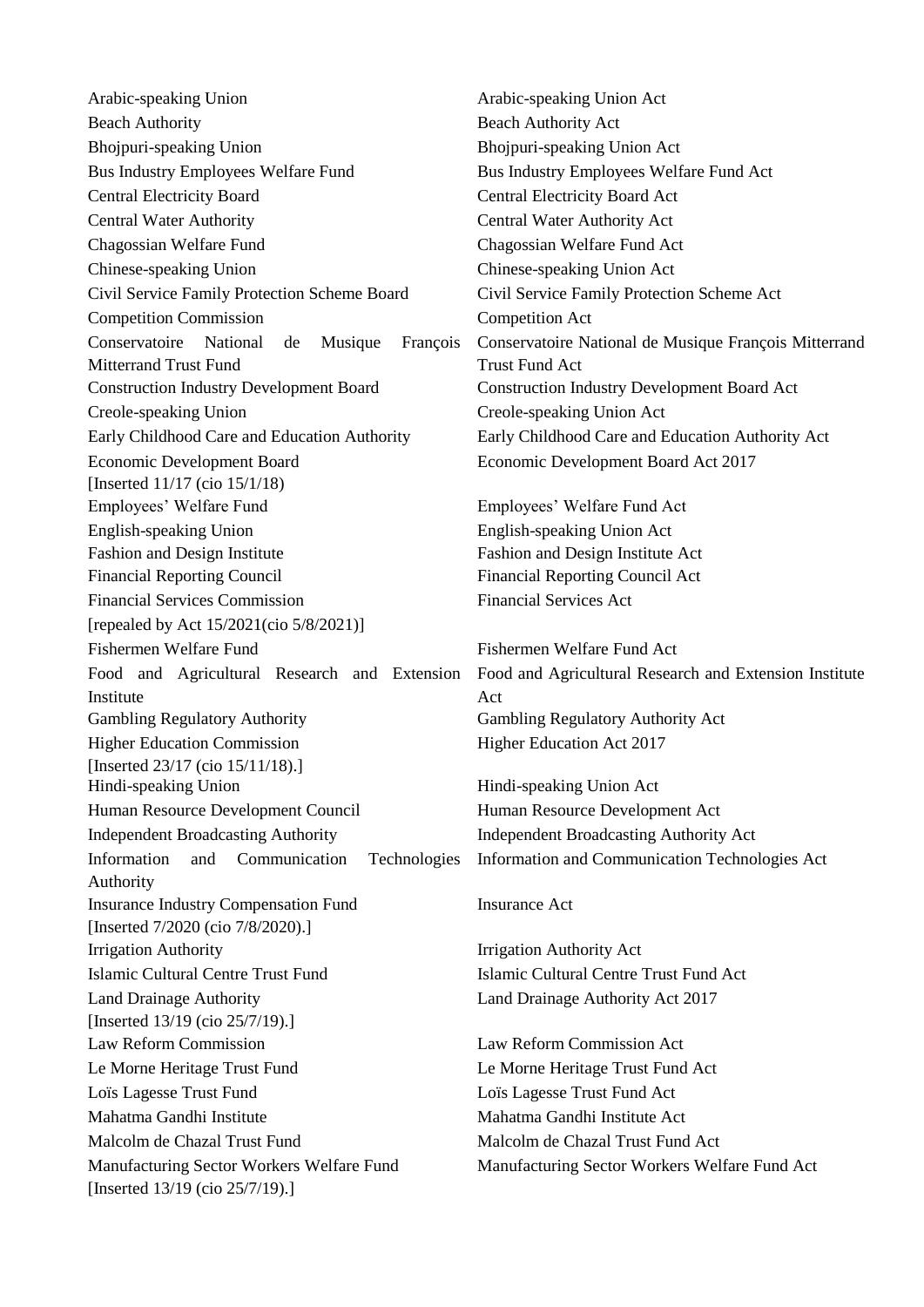Marathi-speaking Union Marathi-speaking Union Act Mauritian Cultural Centre Trust Mauritian Cultural Centre Trust Act Mauritius Broadcasting Corporation Mauritius Broadcasting Corporation Act Mauritius Cane Industry Authority Mauritius Cane Industry Authority Act Mauritius Council of Registered Librarians Mauritius Council of Registered Librarians Act Mauritius Examinations Syndicate Mauritius Examinations Syndicate Act Mauritius Emerging Technologies Council [inserted 10/2021 (cio 2/8/2021)] Mauritius Ex-Services Trust Fund Mauritius Film Development Corporation Mauritius Film Development Corporation Act Mauritius Institute of Education Mauritius Institute of Education Act Mauritius Institute of Health Mauritius Institute of Health Act Mauritius Marathi Cultural Centre Trust Mauritius Marathi Cultural Centre Trust Act Mauritius Meat Authority Meat Act Mauritius Museums Council Mauritius Museums Council Act Mauritius Oceanography Institute Mauritius Oceanography Institute Act Mauritius Ports Authority Ports Act Mauritius Qualifications Authority Mauritius Qualifications Authority Act Mauritius Renewable Energy Agency Mauritius Renewable Energy Agency Act Mauritius Research and Innovation Council [Amended 5/19 (cio 1/9/19).] Mauritius Revenue Authority Mauritius Revenue Authority Act

# Mauritius Society for Animal Welfare

[Inserted 13/19 (cio 25/7/19).]

Mauritius Society of Authors [Inserted 13/19 (cio 25/7/19).] Mauritius Sports Council Sports Act Mauritius Standards Bureau Mauritius Standards Bureau Act Mauritius Tamil Cultural Centre Trust Mauritius Tamil Cultural Centre Trust Act Mauritius Telugu Cultural Centre Trust Mauritius Telugu Cultural Centre Trust Act Mauritius Tourism Promotion Authority Mauritius Tourism Promotion Authority Act Media Trust Media Trust Act National Adoption Council National Adoption Council Act National Art Gallery **National Art Gallery Act** National Children's Council National Children's Council Act National Computer Board National Computer Board Act National Cooperative College [Inserted 7/2020 (cio 7/8/2020).] National Council for the Rehabilitation of Disabled Persons National Economic and Social Council National Economic and Social Council Act National Heritage Fund National Heritage Fund Act National Institute of Sports [Inserted 13/19 (cio 25/7/19).]

Mauritius Emerging Technologies Council Act 2021

Mauritius Ex-Services Trust Fund Act Mauritius Institute of Training and Development Mauritius Institute of Training and Development Act Mauritius Research and Innovation Council Act 2019

Mauritius Society for Animal Welfare Act

# Copyright Act 2017

Co-operatives Act

National Council for the Rehabilitation of Disabled Persons Act

Sports Act 2016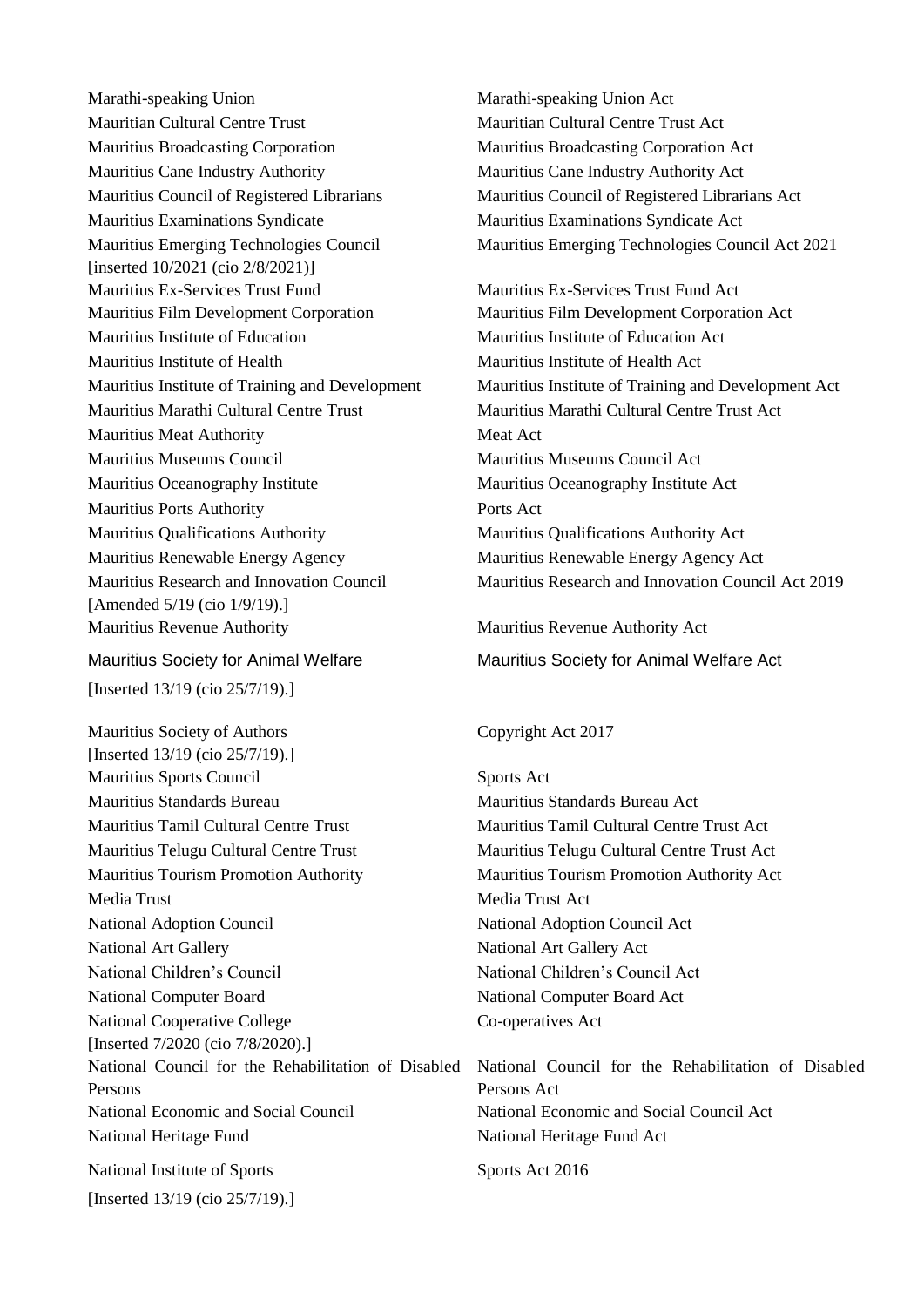National Library National Library Act National Solidarity Fund National Solidarity Fund Act National Transport Corporation National Transport Corporation Act National Wage Consultative Council [Inserted 13/19 (cio 25/7/19).] National Women's Council National Women's Council Act National Women Entrepreneur Council National Women Entrepreneur Council Act National Women's Sports Commission [Inserted 13/19 (cio 25/7/19).] National Youth Council National Youth Council Act Nelson Mandela Centre for African Culture Trust Fund Open University of Mauritius Open University of Mauritius Act Outer Islands Development Corporation Outer Islands Development Corporation Act Private Secondary Education Authority [Amended 13/19 (cio 25/7/19).] Professor Basdeo Bissoondoyal Trust Fund Professor Basdeo Bissoondoyal Trust Fund Act Public Officers' Welfare Council Public Officers' Welfare Council Act Quality Assurance Authority [Inserted 23/17 (cio 15/11/18).] Rabindranath Tagore Institute Rabindranath Tagore Institute Act Rajiv Gandhi Science Centre Trust Fund Rajiv Gandhi Science Centre Trust Fund Act Ramayana Centre **Ramayana Centre Act** Road Development Authority Road Development Authority Act Rose Belle Sugar Estate Board Rose Belle Sugar Estate Board Act Sanskrit-speaking Union Sanskrit-speaking Union Act Seafarers' Welfare Fund Seafarers' Welfare Fund Act Senior Citizens Council Senior Citizens Council Act Sir Seewoosagur Ramgoolam Foundation Sir Seewoosagur Ramgoolam Foundation Act Small Farmers Welfare Fund Small Farmers Welfare Fund Act Special Education Needs Authority [Inserted 18/18 (cio 19/12/18).] St Antoine Planters Co-operative Trust St Antoine Planters Co-operative Trust Act State Trading Corporation State Trading Corporation Act Sugar Cane Planters Trust Sugar Cane Planters Trust Act Sugar Industry Labour Welfare Fund Committee Sugar Industry Labour Welfare Fund Act Sugar Insurance Fund Board Sugar Insurance Fund Act Tamil-speaking Union Tamil-speaking Union Act Taxi Operators Welfare Fund [inserted  $6/2021$  (NIF) Telugu-speaking Union Tourism Authority Tourism Authority Act

National Productivity and Competitiveness Council National Productivity and Competitiveness Council Act National Wage Consultative Council Act Sports Act 2016 Nelson Mandela Centre for African Culture Trust Fund Act Private Secondary Schools Authority Act Higher Education Act 2017

Sir Seewoosagur Ramgoolam Botanic Garden Trust Sir Seewoosagur Ramgoolam Botanic Garden Trust Act

Special Education Needs Authority Act 2018

Taxi Operators Welfare Fund Act

Telugu-speaking Union Act Tourism Employees Welfare Fund Tourism Employees Welfare Fund Act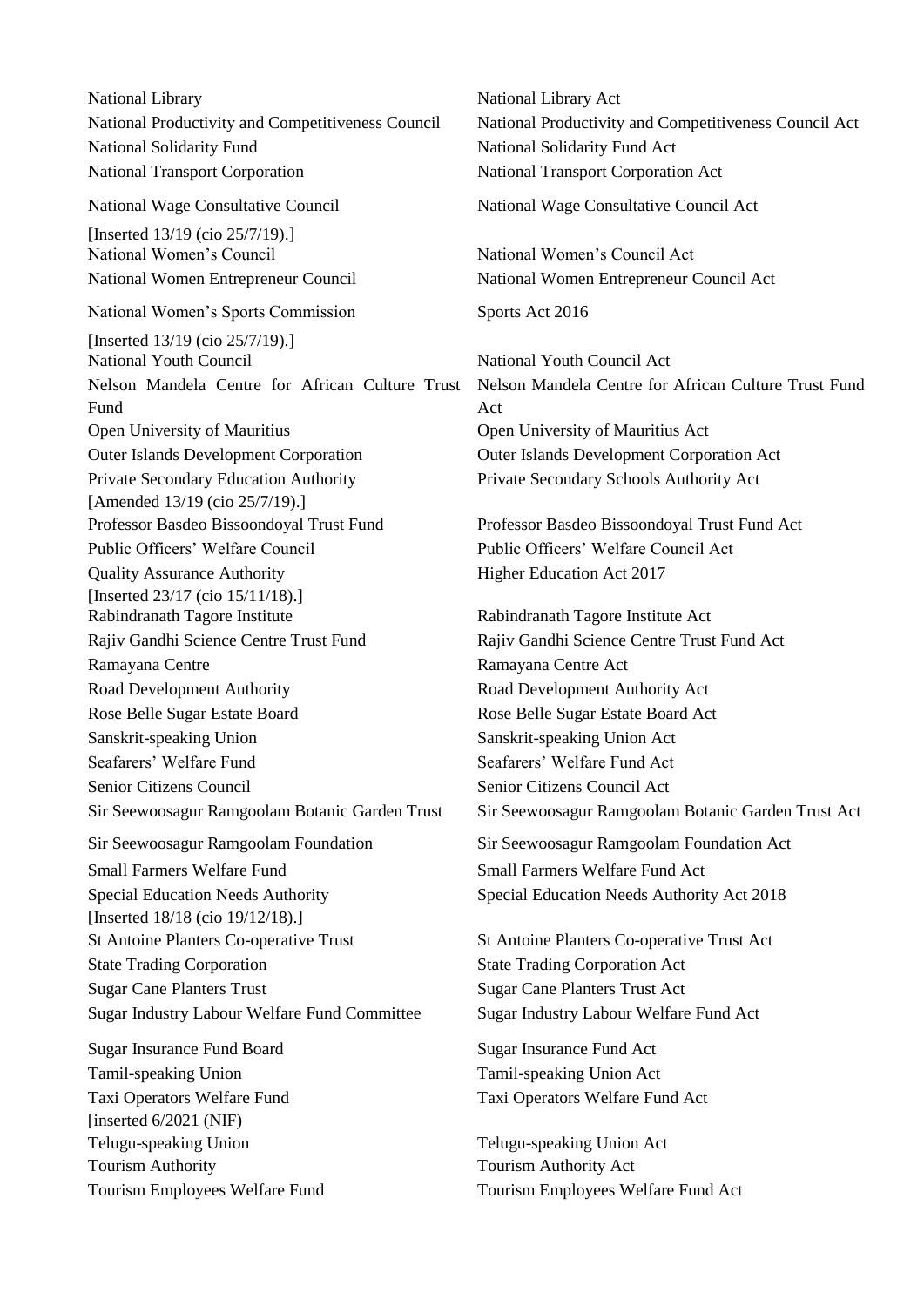| Town and Country Planning Board                   | Town and Country Planning Act                   |
|---------------------------------------------------|-------------------------------------------------|
| <b>Trade Union Trust Fund</b>                     | <b>Trade Union Trust Fund Act</b>               |
| Training and Employment of Disabled Persons Board | Training and Employment of Disabled Persons Act |
| <b>Trust Fund for Specialised Medical Care</b>    | Trust Fund for Specialised Medical Care Act     |
| Université des Mascareignes                       | Université des Mascareignes Act                 |
| University of Mauritius                           | University of Mauritius Act                     |
| University of Technology, Mauritius               | University of Technology, Mauritius Act         |
| Urdu-speaking Union                               | Urdu-speaking Union Act                         |
| <b>Utility Regulatory Authority</b>               | Utility Regulatory Authority Act                |
| Vallée d'Osterlog Endemic Garden Foundation       | Vallée d'Osterlog Endemic Garden Foundation Act |
| <b>Waste Water Management Authority</b>           | Waste Water Management Authority Act            |
| World Hindi Secretariat                           | World Hindi Secretariat Act                     |

[First Sch., previously Sch., repealed and replaced by s. 22 (m) of Act 1 of 2009 w.e.f. 1 August 2010 in respect of the financial year 2011 and in respect of every subsequent financial year; amended by s. 19 (f) of Act 20 of 2009 w.e.f. 1 August 2010 in respect of the financial year 2011 and in respect of every subsequent financial year; s. 42 of Act 11 of 2017 w.e.f. 15 January 2018; s. 63 of Act 7 of 2020 w.e.f. 7 August 2020. [Amended by Act 15/2021(w.e.f 30 June 2021)]

[Part I amended by s. 15 (1) of Act 27 of 1985 w.e.f. 18 November 1985; s. 9 of Act 38 of 1985 w.e.f. 4 May 1985; s. 15 (1) of Act 66 of 1985 w.e.f. 1 December 1988; s. 13 (1) of Act 28 of 1992 w.e.f. 12 October 1992; s. 3 (a) of Act 31 of 2004 w.e.f. 12 October 1992; s. 18 (a) of Act 7 of 2007 w.e.f. 2 June 2007; s. 19 (f) (i) of Act 20 of 2009 w.e.f. 1 August 2010 in respect of the financial year 2011 and in respect of every subsequent financial year; s. 41 (c) (i) of Act 14 of 2009 w.e.f. 1 August 2010; s. 35 (2) (a) of Act 18 of 2009 w.e.f. 29 October 2010; s. 65(3) of Act 40 of 2011 w.e.f. 19 March 2012; s. 37(2) of Act 4 of 2012 w.e.f. 6 September 2012; GN 160 of 2012 w.e.f. 1 August 2010; s. 27 of Act 27 of 2012 w.e.f. 22 December 2012; s. 47 of Act 19 of 2013 w.e.f. 30 October 2013; s. 22(6) of Act 21 of 2013 w.e.f. 14 February 2014.]

[Part II amended by s. 15 (1) of Act 11 of 1982 w.e.f. 24 August 1982; s. 36 (1) of Act 22 of 1982 w.e.f. 9 October 1982; s. 24 (1) of Act 24 of 1982 w.e.f. 9 October 1982; s. 27 of Act 41 of 1982 w.e.f. 6 March 1983; s. 19 of Act 22 of 1983 w.e.f. 1 July 1984; s. 19(1) of Act 23 of 1983 w.e.f. 1 January 1984; s. 15 (1) of Act 4 of 1984 w.e.f. 24 March 1984; s. 31 (1) of Act 27 of 1984 w.e.f. 15 June 1984; s. 18 (1) of Act 14 of 1985 w.e.f. 16 September 1985; s. 17 (1) of Act 16 of 1985 w.e.f. 27 March 1985; s. 15 (1) of Act 27 of 1985 w.e.f. 18 November 1985; s. 9 of Act 38 of 1985 w.e.f. 4 May 1985; s. 15 of Act 49 of 1985 w.e.f. 27 July 1985; s. 15 (1) of Act 66 of 1985 w.e.f. 1 December 1998; s. 17 (1) of Act 14 of 1986 w.e.f. 31 October 1986; s. 4 of Act 25 of 1986 w.e.f. 28 July 1986; s. 15 of Act 30 of 1986 w.e.f. 30 August 1986; s. 19 (1) of Act 31 of 1986 w.e.f. 30 August 1986; s. 16 (1) of Act 37 of 1986 w.e.f. 29 November 1986; s. 25 of Act 5 of 1987 w.e.f. 1 January 1988; s. 15 of Act 21 of 1987 w.e.f. 1 January 1988; s. 17 of Act 8 of 1988 w.e.f. 16 April 1988; s. 15 of Act 9 of 1988 w.e.f. 15 August 1988; s. 13 of Act 30 of 1988 w.e.f. 1 January 1989; s. 21 of Act 43 of 1988 w.e.f. 11 January 1989; s.14 of Act 21 of 1989 w.e.f. 10 August 1989; s. 15 of Act 36 of 1989 w.e.f. 25 November 1989; s. 16 of Act 10 of 1990 w.e.f. 1 August 1990; s. 20 of Act 46 of 1990 w.e.f. 1 February 1991; s. 11 of Act 7 of 1991 w.e.f. 1 June 1991; s. 15 of Act 22 of 1991 w.e.f. 5 July 1991; s. 18 of Act 27 of 1991 w.e.f. 1 December 1991; s. 19 of Act 10 of 1992 w.e.f. 27 August 1992; s. 33 of Act 13 of 1992 w.e.f. 15 June 1992; s. 43 of Act 18 of 1992 w.e.f. 13 July 1992; s. 13 of Act 28 of 1992 w.e.f. 12 October 1992; s. 15 of Act 52 of 1992 w.e.f. 12 March 1993; s. 17 of Act 9 of 1993 w.e.f. 16 July 1993; s.34 of Act 12 of 1993 w.e.f. 16 July 1993; s. 17 of Act 14 of 1993 w.e.f. 1 February 1994; s. 14 of Act 6 of 1994 w.e.f. 24 June 1994; s. 16 of Act 11 of 1994 w.e.f. 1 August 1994; s. 13 of Act 28 of 1994 w.e.f. 1 August 1994; s. 15 of Act 5 of 1995 w.e.f. 1 July 1995; s.16 of Act 13 of 1995 w.e.f. 1 July 1995; s. 20 of Act 18 of 1995 w.e.f. 28 October 1995; s. 19 of Act 5 of 1996 w.e.f. 1 May 1996; s. 23 of Act 9 of 1996 w.e.f. 1 December 1996; s. 18 of Act 21 of 1996 w.e.f. 17 August 1996; s. 25 of Act 22 of 1996 w.e.f. 17 August 1996; s. 21 of Act 25 of 1996 w.e.f. 1 December 1996; s. 18 of Act 32 of 1996 w.e.f. 23 October 1997; s. 15 of Act 1 of 1997 w.e.f. 25 April 1997; s. 16 of Act 3 of 1997 w.e.f. 4 September 1997; s. 17 of Act 20 of 1997 w.e.f. 16 March 1998; s. 24 of Act 25 of 1997 w.e.f. 11 May 1998; s. 22 of Act 26 of 1997 w.e.f. 1 April 1998; s. 18 of Act 29 of 1997 w.e.f. 1 February 1998; Reg 3 of GN 3 of 1998 w.e.f. 1 July 1996; s. 70 of Act 3 of 1998 w.e.f. 1 August 1998; s. 30 of Act 6 of 1998 w.e.f. 21 July 1998; s. 25 of Act 7 of 1998 w.e.f. 9 February 2000; s. 16 of Act 19